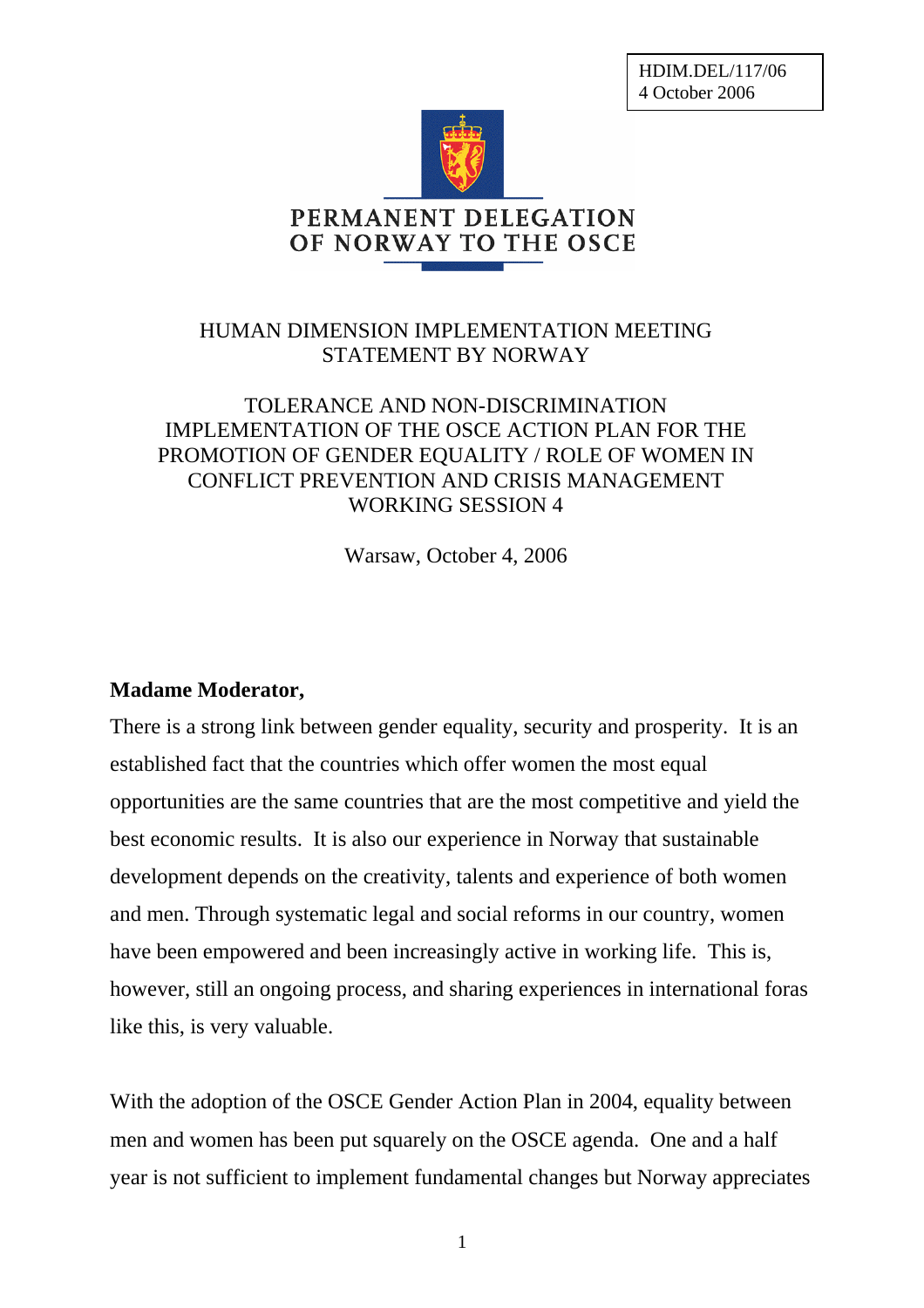the efforts made so far. However, for the Organization to become a credible partner advocating gender equality and gender mainstreaming, it has to put its own house in order. There are still too few women in decision making positions in the OSCE. Beside the apparent need for participating States to put forward female candidates, more could be done to make the OSCE more attractive as a working place for women:

- The Secretariat, Institutions and Missions should increase the awareness on gender sensitive issues in their introduction programmes and training.
- OSCE staff regulations should be reviewed in order to create a more family friendly and gender sensitive working environment.

## Madame Moderator,

Norway was among the first countries to draw up an Action Plan for the implementation of UN Security Council Resolution 1325. Through this Action Plan we will strengthen, coordinate and systemize Norwegian international efforts to promote peace, security and democracy. The action plan will be revised once a year, based on the experiences from relevant national authorities and other interested actors. You will find an English version of our plan in the hallway outside.

The strong link between gender equality and security was a main component of the OSCE Gender Action Plan. It also reflects all the principles laid down in Security Council Resolution 1325 – and highlights the need to increase women's role in decision-making, conflict prevention and resolution.

As Dr. Helga Hernes pointed out at this years' Annual Security Review Conference - the integration of women in both international and national security forces has wide ranging positive implications. The presence and